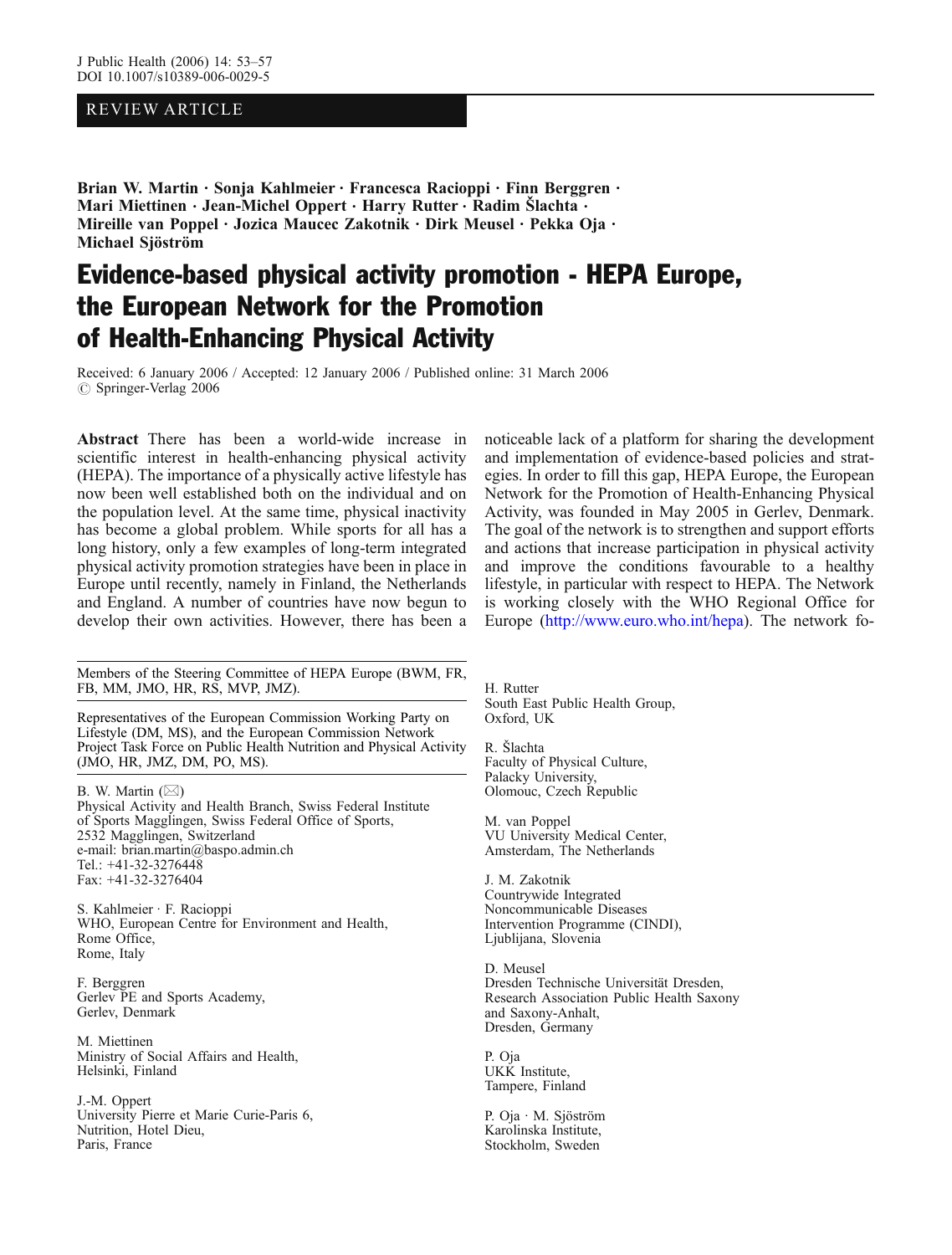cuses on population-based approaches for the promotion of HEPA, using the best-available scientific evidence, and is currently implementing its first projects. HEPA Europe has established collaboration with EU Commission projects and Agita Mundo. Priorities for future work have been defined, and interested organisations and institutions have the opportunity to join the network and participate in the process.

Keywords Physical activity . Public health . Prevention . Health promotion

#### Introduction

The importance of physical activity for health, or healthenhancing physical activity (HEPA), has been well established. Early important syntheses were "Moving On", by the UK Health Education Authority (Killoran et al. 1994), and the US Surgeon General's Report on Physical Activity and Health (CDC 1996), but extensive research has been conducted since that has contributed to the body of knowledge (Oja and Borms 2004). Physical inactivity has been identified as a leading risk factor in recent "world health reports" of the World Health Organization (WHO 2002, 2003).

While a standardised method for the population assessment of HEPA has only recently been introduced (Craig et al. 2003), the estimates available so far emphasise the public health relevance of the issue: 17% of the adult global population are estimated to be physically inactive, and another 41% are only insufficiently active for health benefits (WHO 2002). For the three European WHO subregions for which the "world health report" provides estimates, the proportion of inactive individuals ranges between 16% and 24%. WHO also estimates that, each year, physical inactivity causes 1.9 million premature deaths globally and some 600,000 in the European Region alone.

Sports-for-all promotion has a long history in many countries, but only a few examples of long-term integrated physical activity promotion strategies were in place until about 10 years ago, notably those in Finland (Vuori et al. 2004) and Canada (Edwards 2004). Since then, large national programs have been launched, first in England and the Netherlands, but later also in other countries (Foster 2000). During the same period, there has been a growth in research into the health effects of physical activity, and work has also begun to focus on assessing the effectiveness of interventions (Kahn et al. 2002; Oja and Borms 2004; Hillsdon et al. 2005; Cavill et al. in press).

## The role of international structures and contacts

Early concepts already have defined that HEPA can take place in leisure time, at work or in domestic duties (Bouchard and Shephard 1994); more recent models also include physical activity for transport as a fourth domain

(WHO 2002). International organisations have been essential in promoting the concept of regular physical activity and the recommendation of at least half an hour of moderate-intensity activities a day (CDC 1996). WHO has played an important role, with the WHO Global Initiative for Active Living, the Move for Health Day and, most recently, its Global Strategy on Diet, Physical Activity and Health (WHO 2004), along with other health organisations such as the World Heart Federation and the International Diabetes Federation. From 1996 until 2001, the first European Network for the Promotion of Health-Enhancing Physical Activity existed as a programme funded by the European Union (EU) and was instrumental in facilitating exchange and providing support for the development of integrated national approaches (Vuori 2005). The specific products of the network have been influential not only because of their content but also because of the process by which they were developed. For example, the inclusion of "Allez Hop!" in the analyses for the "Guidelines for Health-Enhancing Physical Activity Promotion Programmes" (Foster 2000) has had a political impact on the national scale in Switzerland and led to further support for the project. The European Network for the Promotion of Health-Enhancing Physical Activity was exclusively funded by the EU DG SANCO programme. Unfortunately, this support was no longer granted after 2001.

International activities in the field of environment and health have recently started to address transport-related physical activity also. The WHO Charter on Transport, Environment and Health (1999), adopted by the Third Ministerial Conference on Environment and Health, set a policy framework that acknowledges the role of transportrelated physical activity in the attainment of better health. The document "Promotion of Transport Walking and Cycling in Europe: Strategy Directions" of the first European Network (Oja and Vuori 2000) has provided a valuable basis for further development, for example in the "Transnational Project Transport-Related Health Effects with a Particular Focus On Children" (Martin et al. 2004).

The number of congresses and publications covering physical activity and health has increased considerably over the last few years, and the possibilities for exchange about the scientific aspects of health effects of physical activity, about methodological issues and about the effectiveness of interventions have improved accordingly. However, after the end of the first European Network, there was no forum for regular exchange of information, nor was there an international platform supporting the development of national strategies for physical activity promotion. The nongovernmental organisation Agita Mundo provides these functions on the global level (Matsudo et al. 2004), but both practicality and cultural similarities favour a European structure. This is even more important now that many European countries are following the call of WHO's Global Strategy (WHO 2004) to develop and implement their national strategies. At the same time, a growing wealth of experience and evidence exists but is often not available to health promotion practitioners in the field or in national administrations (Cavill et al. in press). Only a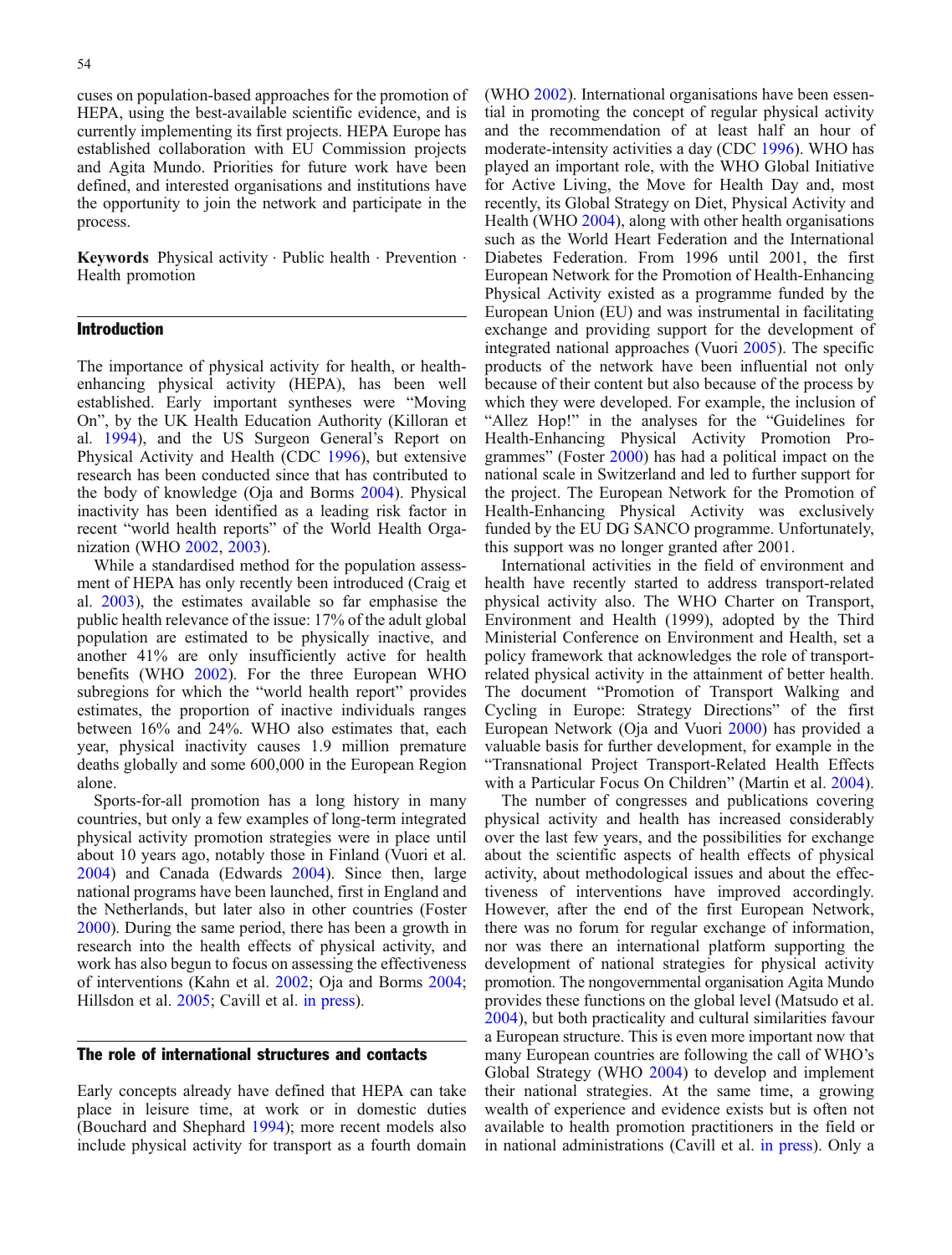small proportion of the evidence exists in the form of publications in scientific journals, and many documents are in the form of reports (Kroes et al. 2004; Thommen and Braun 2004) that are often only available in local languages. Some considerations for physical activity policy development exist (Shephard et al. 2004), but more work has to be done to provide concepts that can be applied in practice.

### HEPA Europe

In this situation, the idea for a new European Physical Activity Promotion Network was developed during an international Physical Activity Expert Meeting in Magglingen, Switzerland, in June 2004. The Swiss Federal Offices of Sports and Public Health provided financial support for the first phase of the network, and the WHO European Centre for Environment and Health in Rome is working closely with it. An intermediate steering committee started working, and the founding meeting of HEPA Europe, the new European Network for the Promotion of Health-Enhancing Physical Activity, took place at the Gerlev Physical Education and Sports Academy in Denmark in May of 2005 (HEPA Europe 2005, see Fig. 1). A steering committee was established, and the cornerstones of the network were defined (see Table 1).

HEPA Europe will contribute to the development of the evidence base on both the health effects of physical activity and on the effectiveness of approaches to physical activity promotion. The network will work to make this evidence easily available and provide specific expertise to other



Fig. 1 The design element of HEPA Europe, the European Network for the Promotion of Health-Enhancing Physical Activity. The network was founded in May 2005, and interested organisations and institutions have the opportunity to join the network and participate in the process

partners in order to contribute to the development and implementation of national policies and strategies for HEPA in Europe. It wants to develop, support and disseminate effective strategies, programmes, approaches and other examples of good practice. It does so by organising annual network meetings for its members and by maintaining a Web site at www.euro.who.int/hepa; conferences for a wider circle of participants are a possible future development. HEPA Europe supports and facilitates the development of multisectoral approaches to physical activity promotion, and the members of the network serve as experts to a whole range of organisations and projects, including WHO Headquarters, WHO Europe's 2006 Ministerial Conference on Counteracting Obesity, the Pan-European Programme on Transport, Environment and Health (THE PEP) and the EU Platform on Diet, Physical Activity and Health.

The role of physical activity in the prevention of overweight and obesity is a very important one, and the WHO Global Strategy on Diet, Physical Activity and Health (WHO 2004) states: "Diet and physical activity influence health both together and separately. Although the effects of diet and physical activity on health often interact, particularly in relation to obesity, there are additional health benefits to be gained from physical activity that are independent of nutrition and diet, and there are significant nutritional risks that are unrelated to obesity. Physical activity is a fundamental means of improving the physical and mental health of individuals." From the public health perspective, the main disease burden comes from cardiovascular diseases, overweight and obesity and other metabolic diseases such as type 2 diabetes, several types of cancer and osteoporosis. Because physical activity can substantially reduce the risk of all these diseases, HEPA Europe does not limit its scope to any single health effect of physical activity promotion.

# Collaboration with the European Union and global partnerships

Physical activity is addressed, together with nutrition, in the Community Public Health Programme, 2003–2008, of the EU. The recent launch of the EU Platform on Diet, Physical Activity and Health by the Directorate General for Health and Consumer Affairs DG SANCO is part of the overall strategy on nutrition and physical activity being developed by the EU Commission and follows discussions with various stakeholders about ways to address the obesity epidemic in Europe. Within the programme, the commission finances projects aimed at collecting data on obesity, nutrition and physical activity (as part of the Health Information Strand), as well as projects aimed at promoting healthy diets and physical activity (as part of the Health Determinant Strand).

A very close relationship covering virtually all projects of HEPA Europe has been established with one of these projects, the "European Network on Public Health Nutrition and Physical Activity" and its task forces on Physical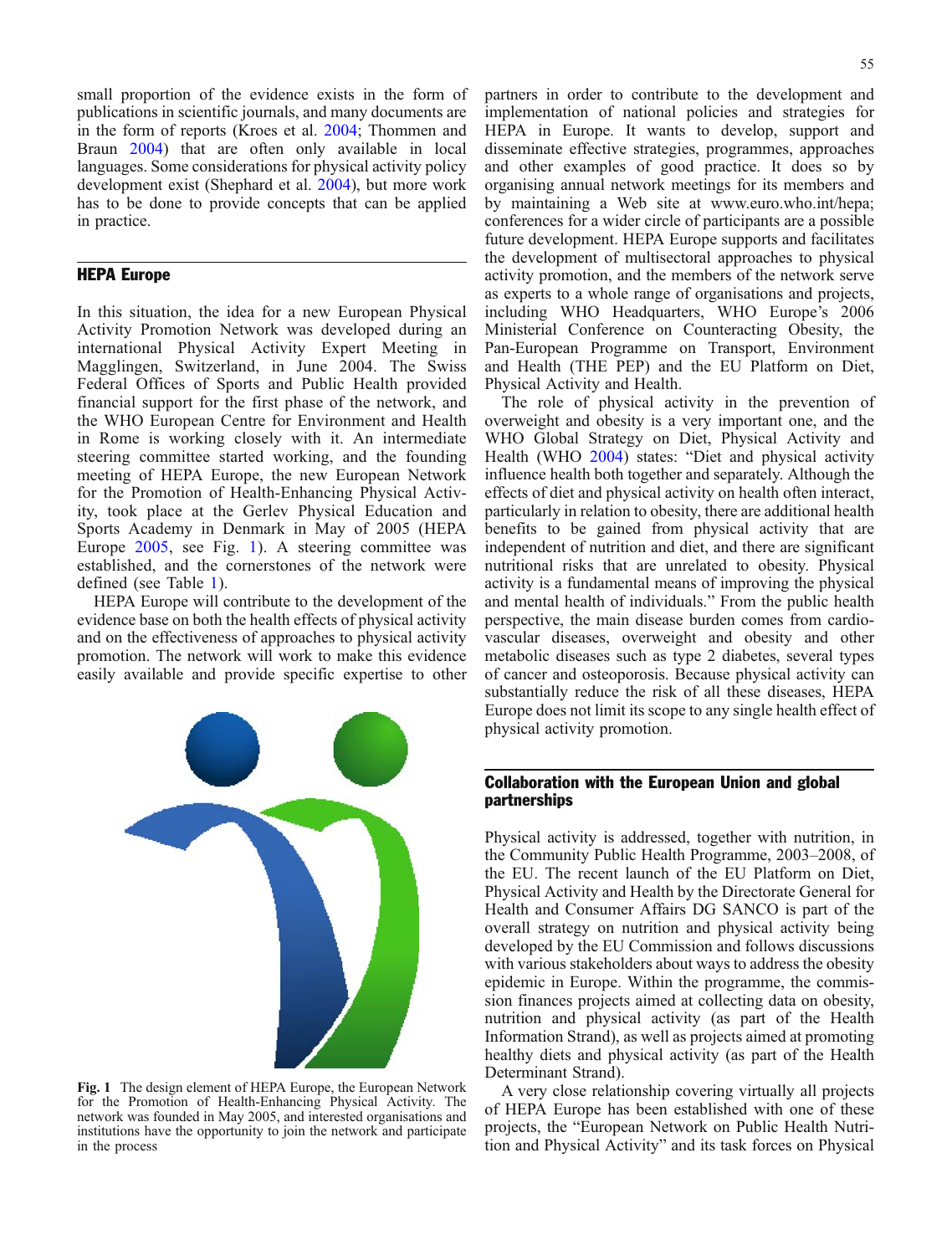|  |  |  |  | Table 1 Cornerstones of HEPA Europe as defined at the first network meeting in Gerlev, Denmark (2005) |  |  |
|--|--|--|--|-------------------------------------------------------------------------------------------------------|--|--|
|--|--|--|--|-------------------------------------------------------------------------------------------------------|--|--|

| <b>Vision</b> | To achieve better health through physical activity among all people in Europe                                                                                                                                             |  |  |  |
|---------------|---------------------------------------------------------------------------------------------------------------------------------------------------------------------------------------------------------------------------|--|--|--|
| Goal          | To strengthen and support efforts and actions that increase participation and improve the conditions favourable to a healthy                                                                                              |  |  |  |
|               | lifestyle, in particular with respect to Health-Enhancing Physical Activity (HEPA)                                                                                                                                        |  |  |  |
|               | Objectives To contribute to the development and implementation of policies and strategies for HEPA in Europe                                                                                                              |  |  |  |
|               | To develop, support, and disseminate effective strategies, programs, approaches, and other examples of good practice to<br>promote HEPA; and                                                                              |  |  |  |
|               | To support and facilitate the development of multisectoral approaches to the promotion of HEPA                                                                                                                            |  |  |  |
| Guiding       | All activities are based on relevant policy statements, such as the WHO Global Strategy for Diet, Physical Activity and Health,<br><b>principles</b> and on corresponding policy statements from the European Commission. |  |  |  |
|               | The network focuses on population-based approaches for the promotion of health-enhancing physical activity using the best<br>available scientific evidence.                                                               |  |  |  |
|               | The network emphasises the importance of monitoring and evaluation; it encourages the development of standardised<br>measurement methods and systematic research.                                                         |  |  |  |
|               | The ongoing exchange, dissemination and sharing of experience and knowledge is encouraged.                                                                                                                                |  |  |  |
|               | Membership is open to organisations and institutions at the subnational, national or international level willing to contribute to<br>the goals and objectives of the network.                                             |  |  |  |
|               | Network activities support cooperation, partnerships and collaboration with other related sectors, networks, and approaches.                                                                                              |  |  |  |

Activity and Monitoring. In addition, HEPA Europe is collaborating with the Lifestyle Working Party Secretariat, which organised the meeting on Monitoring of Physical Activity in September 2005 in Cyprus. More possibilities for joint projects are being actively explored.

On the global level, HEPA Europe has joined Agita Mundo (Matsudo et al. 2004) and is also cooperating with the Global Alliance on Physical Activity (GAPA), which is currently emerging from a cooperative agreement of the International Union for Health Promotion and Education (IUHPE) with the US Centers for Disease Control and Prevention (US CDC) (IUHPE 2005). This alliance is coordinated from the School of Sport & Exercise Sciences at Loughborough University, UK; it is global in scope and wants to coordinate and provide strategic orientation to the activities and actions developed by nongovernmental organisations (NGOs) as well as civil society.

## Current projects and activities

The direct use for the practice of physical activity promotion and intersectoral approaches are priorities of HEPA Europe. The first project of the network is a collection of case studies of collaboration between the

physical activity promotion sector and the transport sector, which is carried out by the University of Basel, Switzerland (Thommen and Braun 2004) and funded by the Swiss Federal Offices of Sports and Public Health. The second project is a critical review paper of health effects related to physical activity in cost-benefit and cost-effectiveness analyses of investments in transport infrastructures and policies. The work is carried out at the Karolinska Institute in Stockholm, Sweden, and funded through resources made available to the WHO European Centre for Environment and Health by the Swedish Government.

A number of further projects have been defined in the work programme 2005–2006 (see Table 2). Interested organisations have the opportunity to join HEPA Europe, to contribute their knowledge and expertise, to benefit from experiences that have already been made and to participate in the process of this new pan-European platform at the interface between science and policymaking.

Better health through physical activity is the vision of the European Network for the Promotion of Health-Enhancing Physical Activity. The public health importance of healthy lifestyles and conditions favourable to physical activity is only beginning to emerge, and together with its partners,

Table 2 Projects and products from the HEPA Europe work programme 2005–2006

Collection of case studies for collaboration between the physical activity promotion and the transport sector

Review on cost-benefit analysis methodology with regard to walking and cycling

Advocacy booklet on the key facts and figures on physical activity for policymakers

Inventory of existing approaches, policy documents, and targets related to physical activity promotion in countries in the WHO European Region

Review of examples of national physical activity promotion networks, including interministerial and intersectoral approaches Overview of ongoing international and European activities and networks relevant to HEPA Europe

General framework for physical activity promotion policy.

Guidelines for the development of national HEPA promotion programmes for policymakers

Discussion paper on currently used recommendations for health-enhancing physical activity